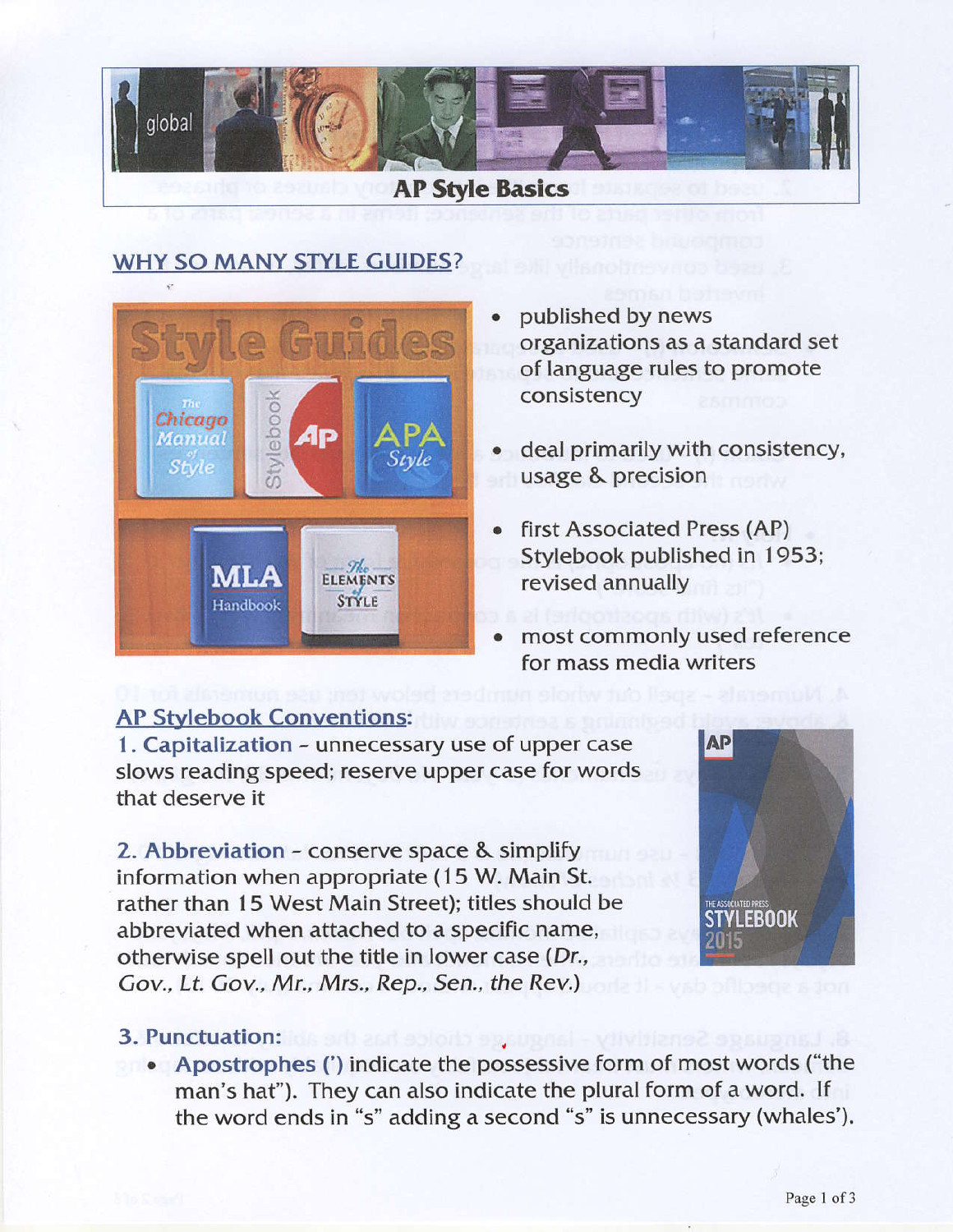- o Commas (,)
	- 1. used to set off items like parenthetical or independent words; appositions and modifiers; transitional words
	- 2. used to separate items like introductory clauses or phrases from other parts of the sentence; items in a series; parts of a compound sentence
	- .3. used conventionally like large numbers, dates, addresses & inverted names
- Semicolon (;) used to separate independent clauses in the same sentence and to separate items in a series that contain commas
- . Colon (:) used to introduce a list or two separate sentences when the second clarifies the first
- . Holy lt!
	- . Its (no apostrophe) is the possessive form of the pronoun it ("its final score")
	- It's (with apostrophe) is a contraction meaning it is ("it's hard to tell")

4. Numerals - spell out whole numbers below ten; use numerals for 1O & above; avoid beginning a sentence with a number

5. Ages - always use numerals (3-year-old boy; he was 80; the girl, 6, was rescued)

6. Dimensions - use numerals (he is 5 feet 9 inches tall: the rug is 1O by 12; expect  $3\frac{1}{2}$  inches of snow)

7. Dates - always capitalize months; spell out March, April, May, June & July; abbreviate others; when a month and year are mentioned - but not a specific day - it should appear without a comma (July 2015)

8. Language Sensitivity - language choice has the ability to offend & demean; writers must treat subiects fairly and equitably without lapsing into stereotypes